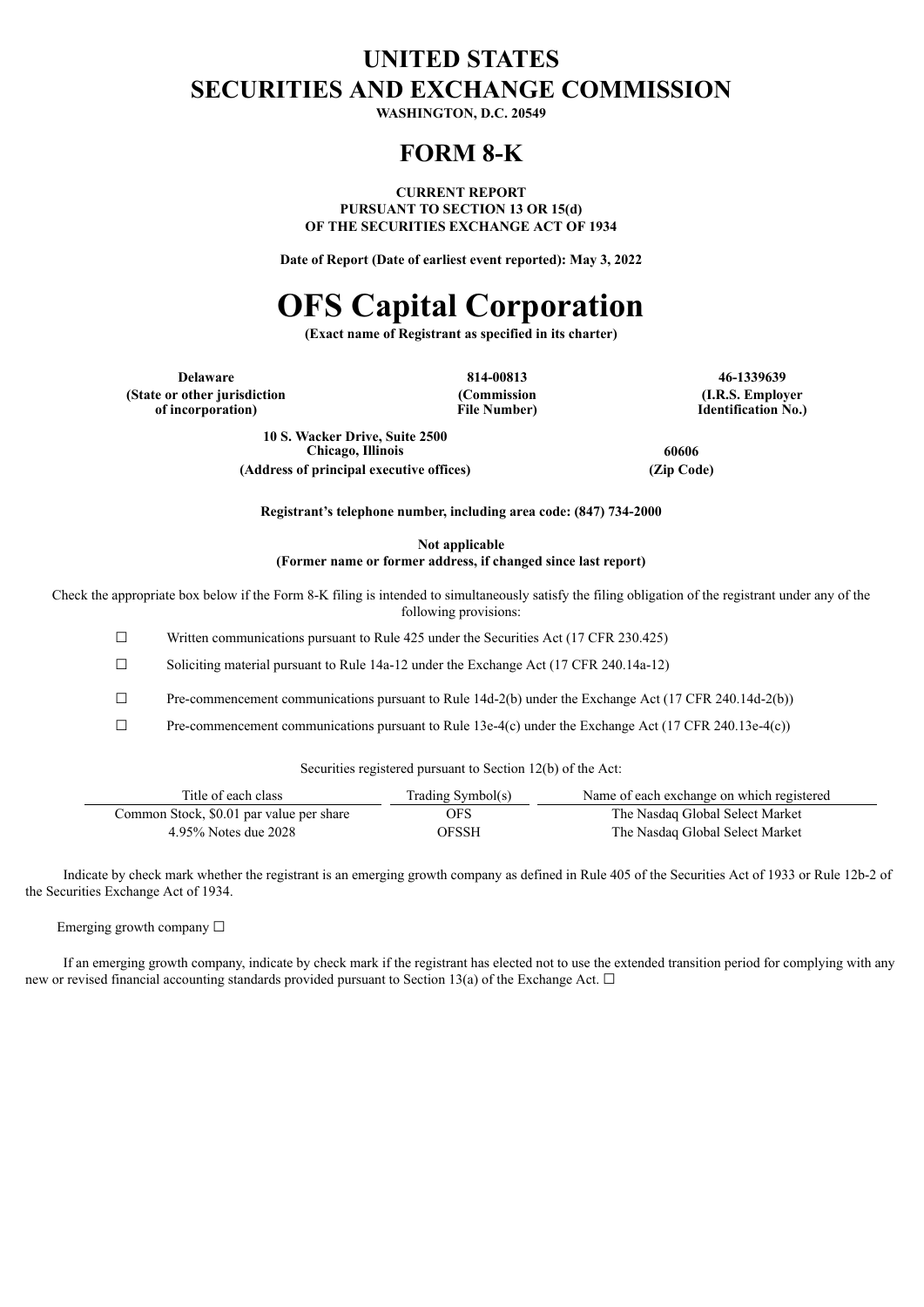#### **Item 2.02 Results of Operations and Financial Condition**

On May 6, 2022, OFS Capital Corporation (the "Company") issued a press release announcing its financial results for the quarter ended March 31, 2022. On May 3, 2022, the Company's board of directors declared a 2022 second quarter distribution of \$0.29 per common share, payable June 30, 2022 to shareholders of record as of June 23, 2022. The full text of the press release issued in connection with the announcement is furnished as Exhibit 99.1 to this Current Report on Form 8-K.

The information disclosed under this Item 2.02, including Exhibit 99.1 hereto, is being furnished and shall not be deemed "filed" for purposes of Section 18 of the Securities Exchange Act of 1934, as amended (the "Exchange Act"), or otherwise subject to the liabilities of that section, nor shall it be deemed incorporated by reference into any filing made under the Securities Exchange Act of 1933, as amended, or the Exchange Act, except as expressly set forth by specific reference in such filing.

#### **Item 9.01. Financial Statements and Exhibits**

- (a) Not applicable.
- (b) Not applicable.
- (c) Not applicable.
- (d) Exhibits.

# **Exhibit No. Description** [99.1](#page-3-0) Press Release issued by OFS Capital [Corporation](#page-3-0) on May 6, 2022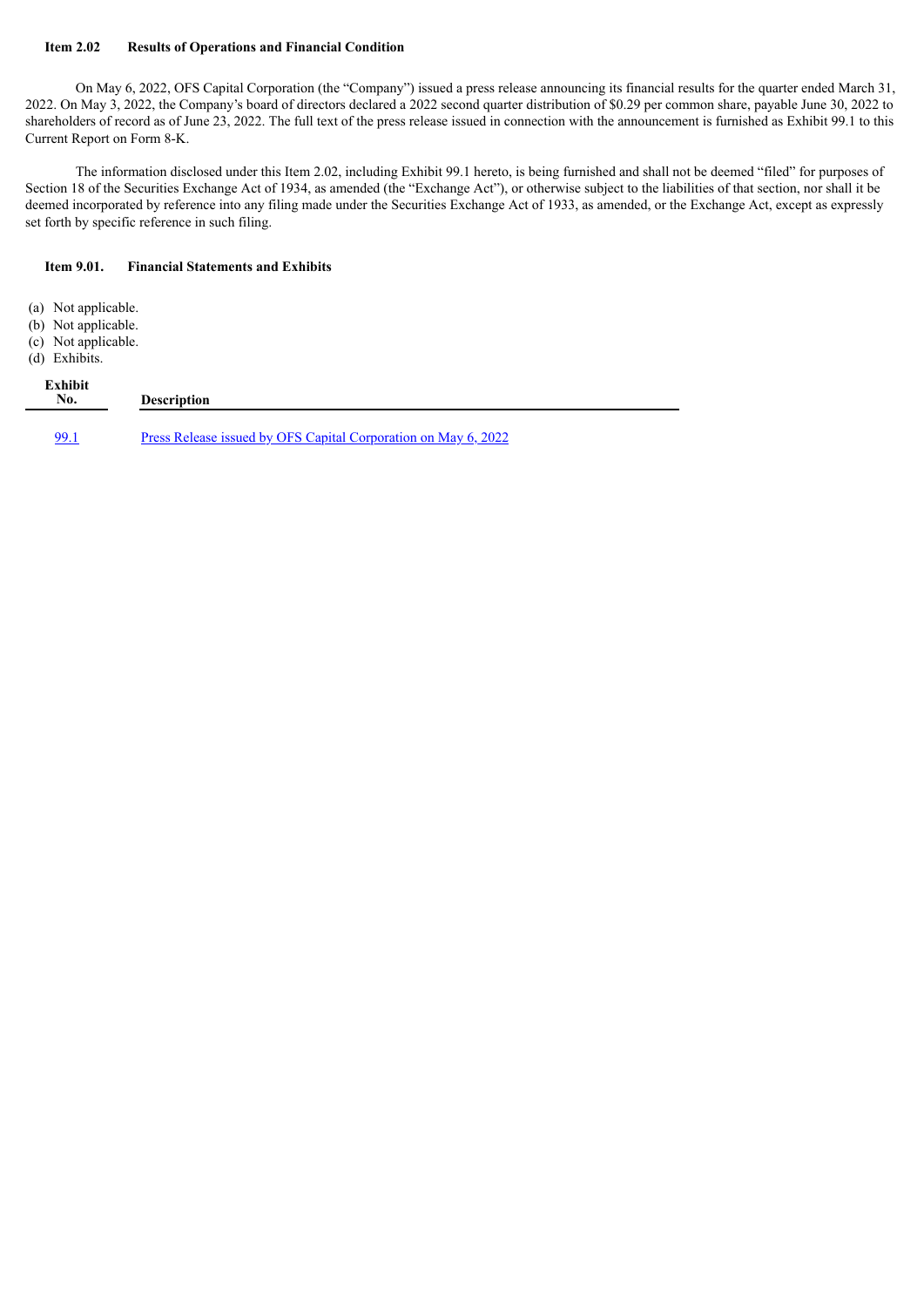# **SIGNATURES**

Pursuant to the requirements of the Securities Exchange Act of 1934, as amended, the Registrant has duly caused this report to be signed on its behalf by the undersigned hereunto duly authorized.

## **OFS Capital Corporation**

Date: May 6, 2022

By: /s/ Bilal Rashid

Chief Executive Officer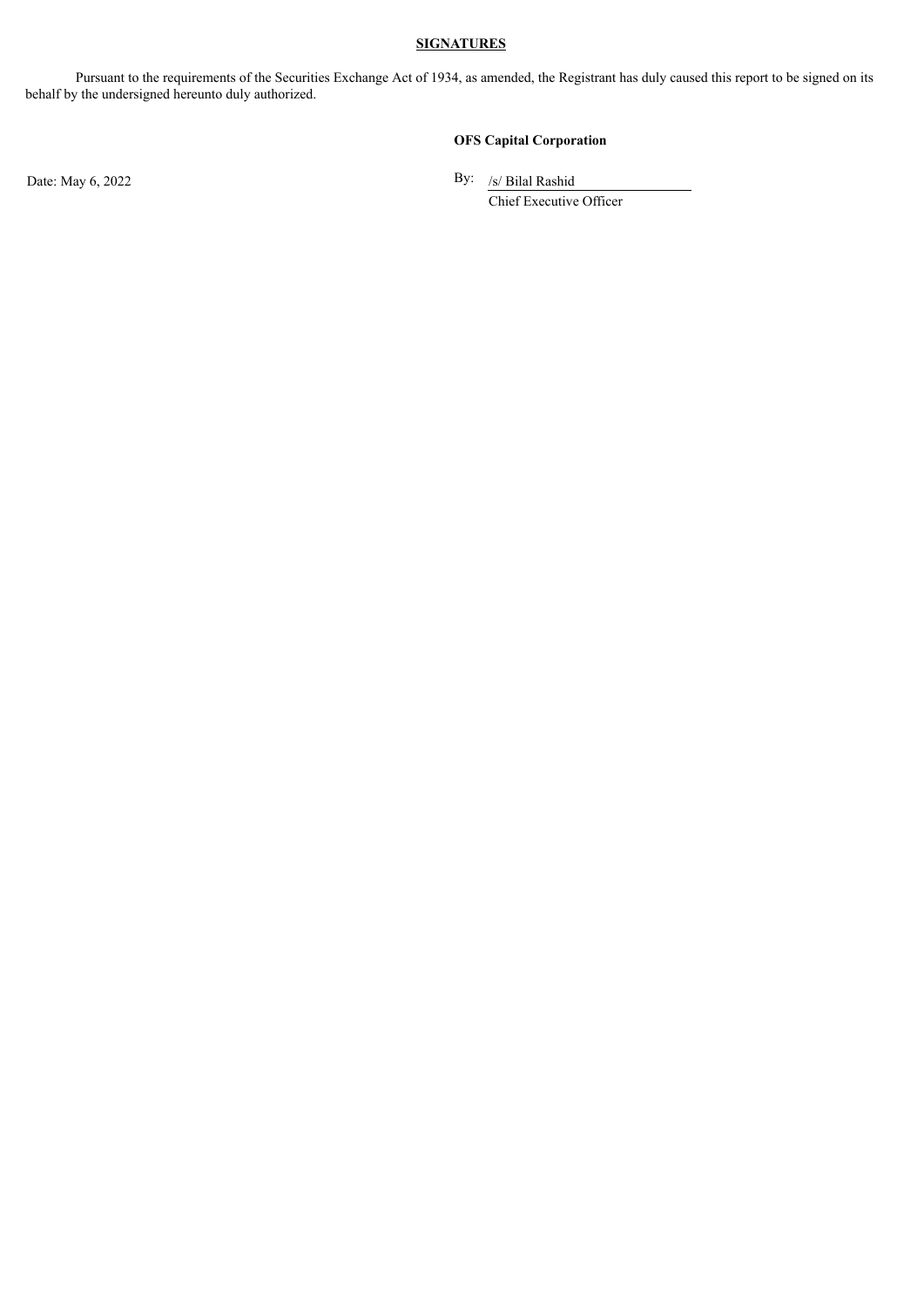

# <span id="page-3-0"></span>**OFS CAPITAL CORPORATION ANNOUNCES FIRST QUARTER 2022 FINANCIAL RESULTS QUARTERLY DISTRIBUTION INCREASED TO \$0.29 PER SHARE — 3.6% INCREASE COMPARED TO PRIOR QUARTER**

Chicago, IL - May 6, 2022 - OFS Capital Corporation (NASDAQ: OFS) ("OFS Capital," the "Company," "we," "us," or "our") today announced its financial results for the fiscal quarter ended March 31, 2022. On May 3, 2022, OFS Capital's Board of Directors declared a distribution of \$0.29 per common share for the second quarter of 2022, a 3.6% increase compared to the prior quarter, payable on June 30, 2022 to stockholders of record as of June 23, 2022.

## **FIRST QUARTER FINANCIAL HIGHLIGHTS**

- Net investment income of \$3.0 million, or \$0.22 per common share.
- Adjusted net investment income ("Adjusted NII")<sup>(1)</sup> of \$4.1 million, or \$0.30 per common share.
- Net gain on investments of \$5.5 million, or \$0.41 per common share.
- Net asset value ("NAV") per common share of \$15.52 as of March 31, 2022, an increase from \$15.18 as of December 31, 2021.
- As of March 31, 2022, based on fair value, 93% of our loan portfolio consisted of floating rate loans and 97% of our loan portfolio consisted of senior secured loans.
- As of March 31, 2022, 67% of our debt matures in 2025 and beyond and 52% of our outstanding debt is unsecured.

# **SELECTED FINANCIAL HIGHLIGHTS (unaudited) Three Months Ended March 31, 2022 December 31, 2021 Net Investment Income Per Common Share** Net investment income per common share 0.33 \$ 0.22 \$ 0.33 **Net Realized/Unrealized Gain (Loss) Per Common Share** Net realized gain (loss) on investments per common share  $$ 0.02 \text{ $}} \tag{0.98}$ Net unrealized gain on investments per common share 0.39 2.07 Net loss on extinguishment of debt per common share (0.15) (0.15) (0.01) (0.01) (0.15) Net gain per common share  $\frac{1}{\sqrt{3}}$  0.94 **Earnings Per Common Share** Earnings per common share  $\qquad \qquad$  1.27 **Net Asset Value Per Common Share** Net asset value per common share 15.18  $\frac{15.52}{8}$  15.52 \$ 15.18 Distributions paid per common share  $\qquad \qquad$  0.25 \$ 0.28 \$ 0.25 **Adjusted NII Per Common Share (1)**Net investment income per common share  $\qquad \qquad$  0.33 Capital gain incentive fee accrual per common share 0.08 0.14 Adjusted NII per common share  $\frac{1}{8}$  0.30  $\frac{1}{8}$  0.30  $\frac{1}{8}$  0.47 **As of**

| (in millions, except per share data)        | <b>March 31, 2022</b> |  | <b>December 31, 2021</b> |  |  |
|---------------------------------------------|-----------------------|--|--------------------------|--|--|
| <b>Balance Sheet Highlights (unaudited)</b> |                       |  |                          |  |  |
| Investment portfolio, at fair value         | 556.9 \$              |  | 507.1                    |  |  |
| Total assets                                | 571.7                 |  | 569.0                    |  |  |
| Net asset value per common share            | 15.52                 |  | 15.18                    |  |  |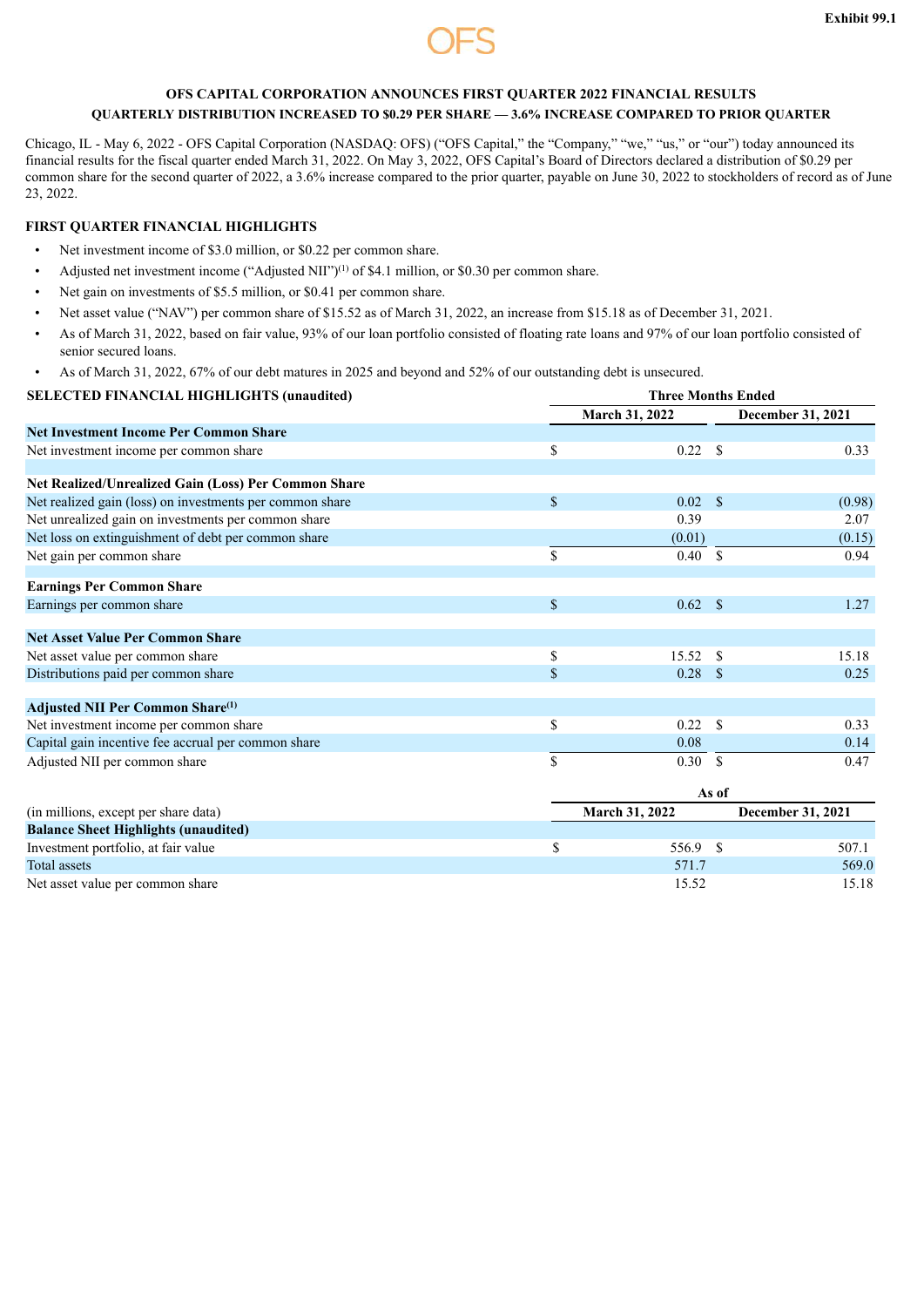"Our net asset value increased 2.2% from the end of 2021 and we increased our quarterly distribution for the seventh consecutive quarter," said Bilal Rashid, OFS Capital's Chairman and Chief Executive Officer. "We believe that credit quality remains solid and that our portfolio is well positioned in this rising interest rate environment as 93% of our loan portfolio consists of floating rate loans and 67% of outstanding debt is fixed rate."

(1) On a supplemental basis, we disclose Adjusted NII (including on a per share basis), which is a financial measure calculated and presented on basis other than in accordance with generally accepted accounting principles of the United States of America ("GAAP"). Adjusted NII represents net investment income, excluding the capital gains incentive fee, in periods in which such expense occurs. GAAP requires recognition of a capital gains incentive fee in our financial statements when aggregate net realized and unrealized capital gains, if any, on a cumulative basis from the date of the election to be a BDC through the reporting date is positive. Such fees are subject to further conditions specified in the investment advisory agreement with OFS Capital Management, LLC, principally related to the realization of such net gains, before OFS Capital Management, LLC is entitled to payment, and such recognized fees are subject to the risk of reversal should unrealized gains diminish to become losses. Management believes that Adjusted NII is a useful indicator of operations exclusive of any net capital gains incentive fee, as net investment income does not include the net gains, realized or unrealized, associated with the capital gains incentive fee.

Management believes Adjusted NII facilitates analysis of our results of operations and provides greater transparency into the determination of incentive fees. Adjusted NII is not meant as a substitute for net investment income determined in accordance with GAAP and should be considered in the context of the entirety of our reported results of operations, financial position and cash flows determined in accordance with GAAP. A reconciliation of net investment income determined in accordance with GAAP to Adiusted NII is set forth in Schedule I to this press release.

#### **PORTFOLIO AND INVESTMENT ACTIVITIES**

*(\$ in millions, except for per share data)*

| <b>Portfolio Overview</b>                                                              |  | As of and for the Three Months Ended<br><b>March 31, 2022</b> |  |  |  |
|----------------------------------------------------------------------------------------|--|---------------------------------------------------------------|--|--|--|
| Investment portfolio, at fair value                                                    |  | 556.9                                                         |  |  |  |
| Weighted-average performing income yield - interest-bearing investments <sup>(2)</sup> |  | $9.0\%$                                                       |  |  |  |
| Weighted-average realized yield - interest-bearing investments <sup>(3)</sup>          |  | $8.6\%$                                                       |  |  |  |
| Weighted-average realized yield on total investments (4)                               |  | $8.2 \%$                                                      |  |  |  |

The weighted-average yields of our investments is not the same as a return on investment for our stockholders but, rather, relates to portion of our investment portfolio and is calculated before the payment of all of our fees and expenses.

- (2) Income vield is calculated as (a) the actual amount earned on performing investments, including interest and prepayment fees and amortization of net *loan fees, divided by (b) the weighted-average of total performing investment amortized cost.*
- (3) Realized yield is computed as (a) the actual amount earned on interest-bearing investments, including interest, prepayment fees and net loan fees, divided by (b) the weighted-average of total interest-bearing investments amortized cost, in each case, including debt investments in non-accrual status *and non-income producing Structured Finance Notes.*
- (4) Realized yield is computed as (a) the actual amount earned on all investments including interest, dividends and prepayment fees, amortization of net loan fees, and dividends received divided by (b) the weighted-average of total investments amortized cost or cost.

|                                             | <b>Three Months Ended</b> |  |                          |  |  |  |  |  |
|---------------------------------------------|---------------------------|--|--------------------------|--|--|--|--|--|
| <b>Portfolio Activity</b>                   | <b>March 31, 2022</b>     |  | <b>December 31, 2021</b> |  |  |  |  |  |
| Investments in new portfolio companies      | 33.0 S                    |  | 61.6                     |  |  |  |  |  |
| Investments in existing portfolio companies |                           |  |                          |  |  |  |  |  |
| Investments in structured finance notes     | $22^{\circ}$<br>44.       |  |                          |  |  |  |  |  |

As of March 31, 2022, based on fair value, our investment portfolio was comprised of the following:

- Total investments of \$556.9 million, which was equal to approximately 111% of amortized cost;
- Debt investments of \$370.7 million in 63 portfolio companies, of which 97% and 3% were senior secured loans and subordinated loans, respectively;
- Equity investments of \$95.9 million;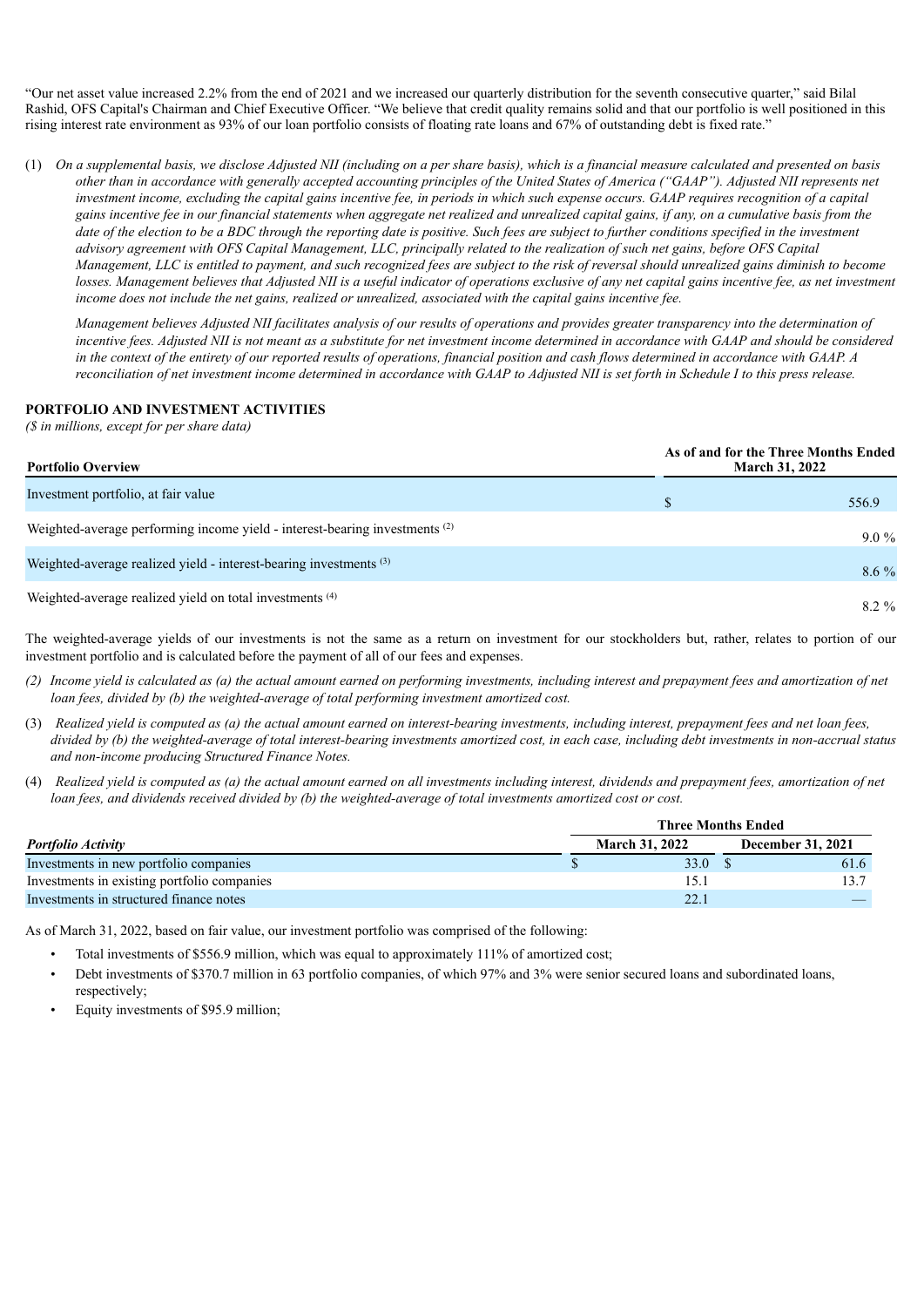- 20 structured finance note investments totaling \$90.4 million; and
- Unfunded commitments of \$44.8 million to 16 portfolio companies.

## **RESULTS OF OPERATIONS**

#### *Investment Income*

For the three months ended March 31, 2022, total investment income of \$10.9 million decreased by \$4.3 million compared to the three months ended December 31, 2021, primarily due to a decrease of \$2.6 million in dividend and fee income. Also contributing to the decrease in investment income for the three months ended March 31, 2022 was a \$0.7 million decrease in deferred fee amortization as a result of lower portfolio runoff and redeployment of payoffs into lower yielding senior secured loans.

#### *Expenses*

For the three months ended March 31, 2022, total expenses of \$7.9 million decreased by \$2.9 million compared to the three months ended December 31, 2021, primarily due to a decrease in incentive fees and interest expense.

#### *Net Gain (Loss) on Investments*

For the three months ended March 31, 2022, our portfolio experienced net gains of \$5.5 million principally due to a \$10.0 million, or 3.1%, increase in the fair values of our directly originated debt and equity investments. The net gains in our directly originated investments were primarily attributable to a \$9.6 million increase in the fair value of our equity position in Pfanstiehl Holdings, Inc. Partially offsetting our net gains in our directly originated investments for the three months ended March 31, 2022 were unrealized losses of \$1.0 million and \$3.4 million on our broadly syndicated loans and structured finance notes, respectively, primarily due to widening of liquid credit market spreads.

#### **LIQUIDITY AND CAPITAL RESOURCES**

As of March 31, 2022, we had \$10.5 million in cash, which includes \$7.5 million held by our wholly owned small business investment company, OFS SBIC I, LP ("SBIC I LP"), and OFSCC-FS, LLC ("OFSCC-FS"), an indirect wholly owned subsidiary. Our use of cash held by SBIC I LP and OFSCC-FS is restricted by regulatory and contractual conditions, including limitations on the amount of cash SBIC I LP and OFSCC-FS can distribute to us.

As of March 31, 2022, we had an unused commitment of \$21.8 million under our senior secured revolving credit facility with Pacific Western Bank ("PWB Credit Facility"), as well as an unused commitment of \$38.6 million under our revolving credit facility with BNP Paribas, both subject to borrowing base requirements and other covenants. Based on fair values and equity capital at March 31, 2022, we could access all unused commitments under our credit facilities and remain in compliance with the 1940 Act asset coverage requirement.

## **RECENT DEVELOPMENTS**

On April 22, 2022, we amended the PWB Credit Facility to: (i) increase the maximum amount available under the PWB Credit Facility from \$25.0 million to \$35.0 million; and (ii) extend the maturity date of the PWB Credit Facility from February 28, 2023 to February 28, 2024.

#### **CONFERENCE CALL**

OFS Capital will host a conference call to discuss these results on Friday, May 6, 2022, at 10:00 AM Eastern Time. Interested parties may participate in the call via the following:

INTERNET: Go to www.ofscapital.com at least 15 minutes prior to the start time of the call to register, download, and install any necessary audio software. A replay will be available for 90 days on OFS Capital's website at www.ofscapital.com.

TELEPHONE: Dial (877) 510-7674 (Domestic) or (412) 902-4139 (International) approximately 15 minutes prior to the call. A telephone replay of the conference call will be available through May 16, 2022 at 9:00 AM Eastern Time and may be accessed by calling (877) 344-7529 (Domestic) or (412) 317- 0088 (International) and utilizing conference ID #3433125.

For more detailed discussion of the financial and other information included in this press release, please refer to OFS Capital's Form 10-Q for the first quarter ended March 31, 2022.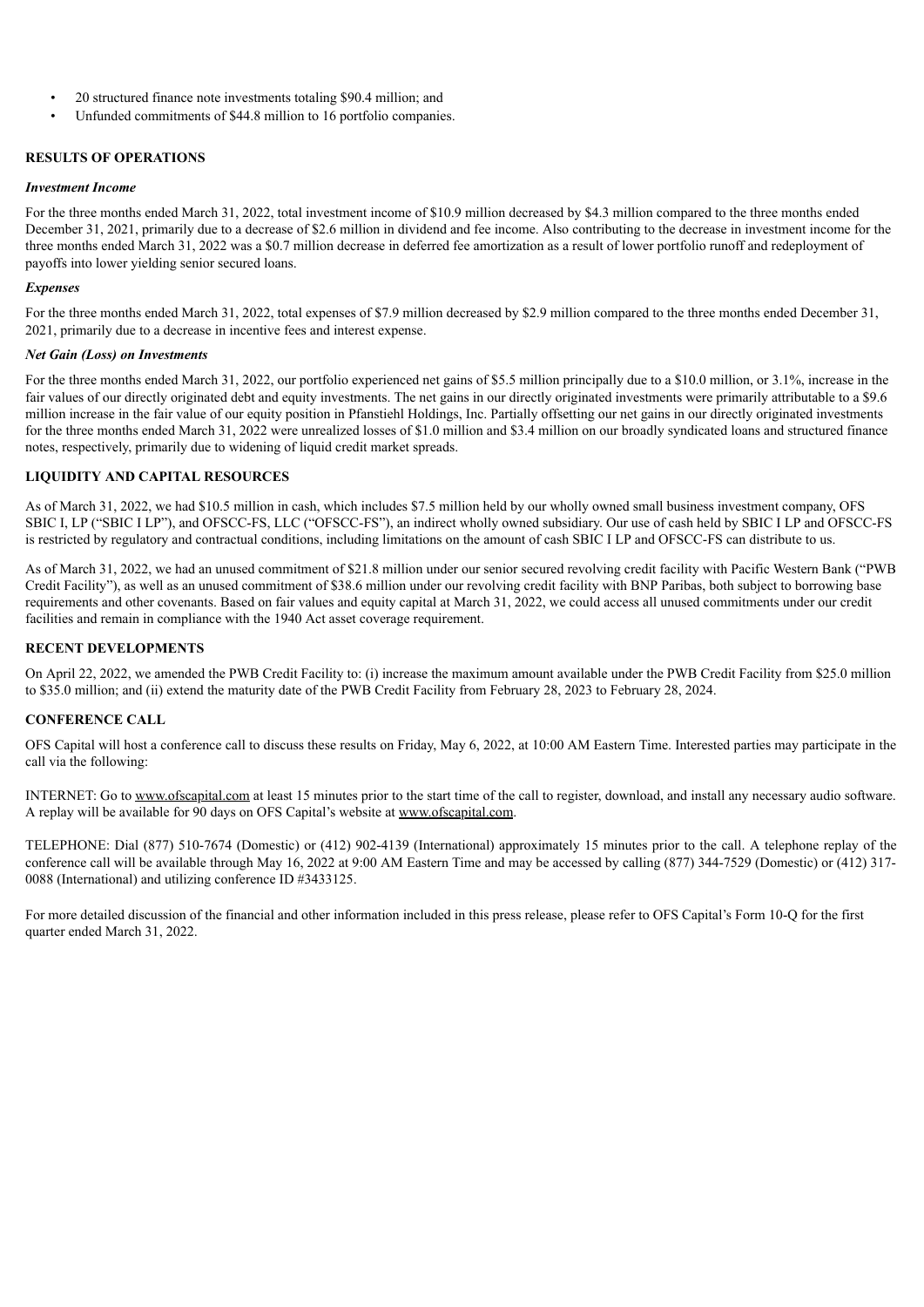#### **OFS Capital Corporation and Subsidiaries Consolidated Statement of Assets and Liabilities (Dollar amounts in thousands, except per share data)**

|                                                                                                                      |               | March 31,<br>2022 |  | December 31,<br>2021 |  |
|----------------------------------------------------------------------------------------------------------------------|---------------|-------------------|--|----------------------|--|
|                                                                                                                      |               | (unaudited)       |  |                      |  |
| <b>Assets</b>                                                                                                        |               |                   |  |                      |  |
| Investments, at fair value:                                                                                          |               |                   |  |                      |  |
| Non-control/non-affiliate investments (amortized cost of \$484,150 and \$428,398, respectively)                      | $\mathsf{\$}$ | 472,538 \$        |  | 421,567              |  |
| Affiliate investments (amortized cost of \$17,651 and \$17,650, respectively)                                        |               | 84,376            |  | 72,584               |  |
| Control investment (amortized cost of \$0 and \$11,264, respectively)                                                |               |                   |  | 12,948               |  |
| Total investments at fair value (amortized cost of \$501,801 and \$457,312, respectively)                            |               | 556.914           |  | 507,099              |  |
| Cash                                                                                                                 |               | 10,473            |  | 43,048               |  |
| Interest receivable                                                                                                  |               | 2,092             |  | 1,475                |  |
| Receivable for investments sold                                                                                      |               |                   |  | 14,893               |  |
| Prepaid expenses and other assets                                                                                    |               | 2,256             |  | 2,533                |  |
| <b>Total assets</b>                                                                                                  | $\$$          | 571,735 \$        |  | 569,048              |  |
|                                                                                                                      |               |                   |  |                      |  |
| <b>Liabilities</b>                                                                                                   |               |                   |  |                      |  |
| Revolving lines of credit                                                                                            | $\mathbb{S}$  | 114,650 \$        |  | 100,000              |  |
| SBA debentures (net of deferred debt issuance costs of \$367 and \$555, respectively)                                |               | 50,553            |  | 69,365               |  |
| Unsecured notes (net of deferred debt issuance costs of \$4,414 and \$4,554 respectively)                            |               | 175,586           |  | 175,446              |  |
| Interest payable                                                                                                     |               | 1,657             |  | 3,685                |  |
| Payable to adviser and affiliates                                                                                    |               | 5,904             |  | 6,217                |  |
| Payable for investments purchased                                                                                    |               | 13,037            |  | 8,788                |  |
| Accrued professional fees                                                                                            |               | 489               |  | 452                  |  |
| Other liabilities                                                                                                    |               | 1,473             |  | 1,351                |  |
| <b>Total liabilities</b>                                                                                             |               | 363,349           |  | 365,304              |  |
| Commitments and contingencies                                                                                        |               |                   |  |                      |  |
|                                                                                                                      |               |                   |  |                      |  |
| <b>Net assets</b>                                                                                                    |               |                   |  |                      |  |
| Preferred stock, par value of \$0.01 per share, 2,000,000 shares authorized, -0- shares issued and outstanding as of |               |                   |  |                      |  |

| Trending stock, par value of \$0.01 per share, 2,000,000 shares authorized, -0- shares issued and outstanding as of<br>March 31, 2022 and December 31, 2021, respectively                       | $\overline{\phantom{0}}$ | -S |            |
|-------------------------------------------------------------------------------------------------------------------------------------------------------------------------------------------------|--------------------------|----|------------|
| Common stock, par value of \$0.01 per share, 100,000,000 shares authorized, 13,425,429 and 13,422,413 shares<br>issued and outstanding as of March 31, 2022 and December 31, 2021, respectively | 134                      |    | 134        |
| Paid-in capital in excess of par                                                                                                                                                                | 185,152                  |    | 185,113    |
| Total distributable earnings                                                                                                                                                                    | 23,100                   |    | 18,497     |
| <b>Total net assets</b>                                                                                                                                                                         | 208,386                  |    | 203,744    |
|                                                                                                                                                                                                 |                          |    |            |
| <b>Total liabilities and net assets</b>                                                                                                                                                         | 571,735 \$               |    | 569,048    |
|                                                                                                                                                                                                 |                          |    |            |
| Number of shares outstanding                                                                                                                                                                    | 13,425,429               |    | 13,422,413 |
| Net asset value per share                                                                                                                                                                       | 15.52                    |    | 15.18      |
|                                                                                                                                                                                                 |                          |    |            |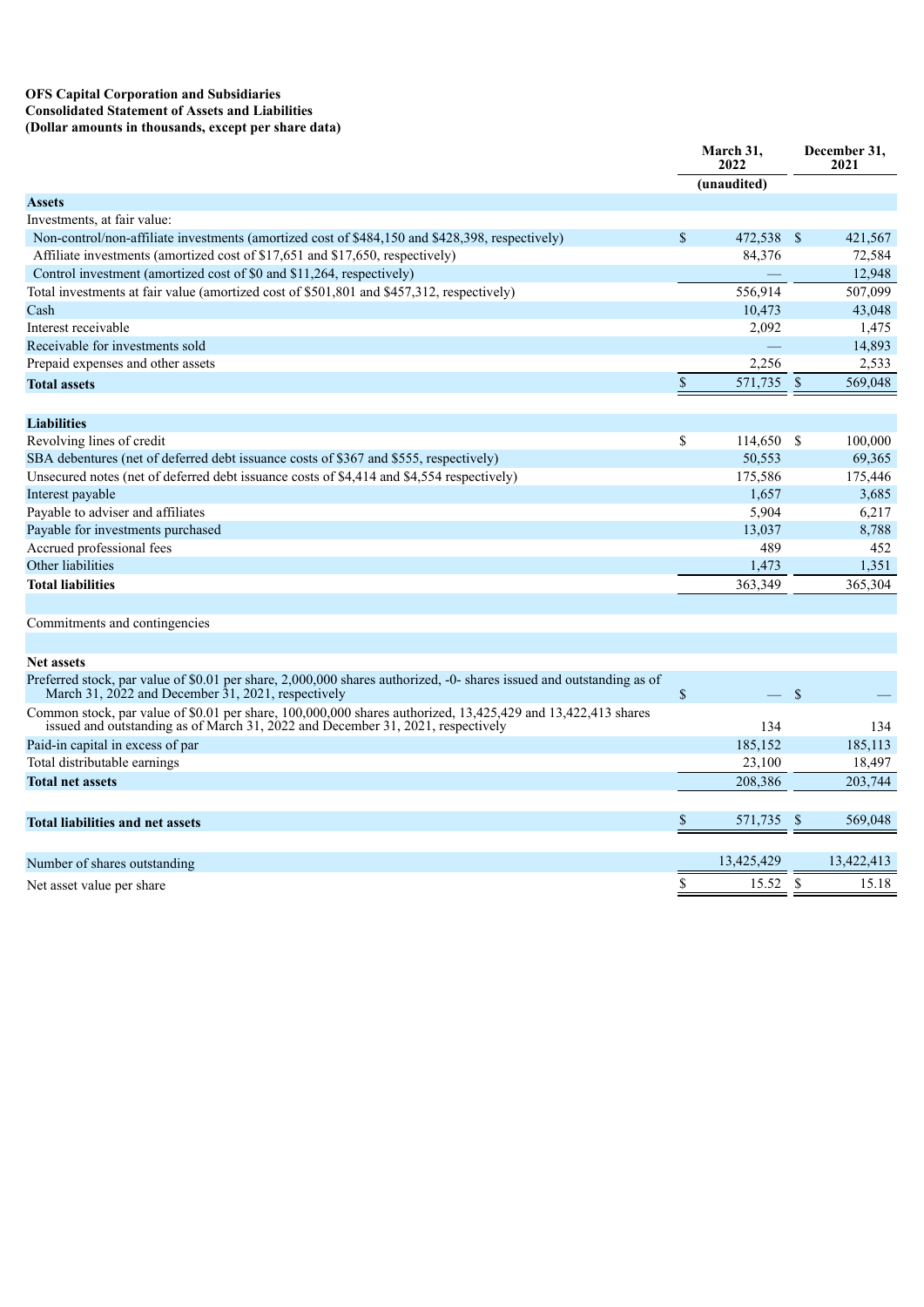#### **OFS Capital Corporation and Subsidiaries Condensed Consolidated Statements of Operations (unaudited)**

**(Dollar amounts in thousands, except per share data)**

|                                                                                           | <b>Three Months Ended March</b><br>31,               |                       |  |
|-------------------------------------------------------------------------------------------|------------------------------------------------------|-----------------------|--|
|                                                                                           | 2022                                                 | 2021                  |  |
| <b>Investment income</b>                                                                  |                                                      |                       |  |
| Interest income:                                                                          |                                                      |                       |  |
| Non-control/non-affiliate investments                                                     | \$<br>9,647 \$                                       | 8,845                 |  |
| Affiliate investments                                                                     |                                                      | 928                   |  |
| Control investment                                                                        | 141                                                  | 367                   |  |
| Total interest income                                                                     | 9,788                                                | 10,140                |  |
| Dividend income:                                                                          |                                                      |                       |  |
| Non-control/non-affiliate investments                                                     | 713                                                  |                       |  |
| Affiliate investments                                                                     |                                                      | 47                    |  |
| Control investment                                                                        | 45                                                   |                       |  |
| Total dividend income                                                                     | 758                                                  | 47                    |  |
| Fee income:                                                                               |                                                      |                       |  |
| Non-control/non-affiliate investments                                                     | 394                                                  | 267                   |  |
| Affiliate investments                                                                     |                                                      | 37                    |  |
| Control investment                                                                        | 6                                                    |                       |  |
| Total fee income                                                                          | 400                                                  | 304                   |  |
| <b>Total investment income</b>                                                            | 10,946                                               | 10,491                |  |
| <b>Expenses</b>                                                                           |                                                      |                       |  |
| Interest expense                                                                          | 3,624                                                | 4,825                 |  |
| Management fee                                                                            | 2,020                                                | 1,834                 |  |
| Capital Gains Fee                                                                         | 1,072                                                |                       |  |
| Professional fees                                                                         | 407                                                  | 387                   |  |
| Administration fee                                                                        | 451                                                  | 568                   |  |
| Other expenses                                                                            | 367                                                  | 327                   |  |
| <b>Total expenses</b>                                                                     | 7,941                                                | 7,941                 |  |
| Net investment income                                                                     | 3,005                                                | 2,550                 |  |
| Net realized and unrealized gain (loss) on investments                                    |                                                      |                       |  |
| Net realized gain (loss) on non-control/non-affiliate investments                         | (13)                                                 | 91                    |  |
| Net realized gain on control investments                                                  | 278                                                  |                       |  |
| Income tax expense on net realized investment gains                                       | (48)                                                 |                       |  |
| Net unrealized appreciation (depreciation) on non-control/non-affiliate investments       | (4, 784)                                             | 1,584                 |  |
| Net unrealized appreciation on affiliate investments                                      | 11,792                                               | 1,926                 |  |
| Net unrealized appreciation (depreciation) on control investment                          | (1,684)                                              | 388                   |  |
| Deferred tax expense on investments net unrealized appreciation                           | (41)                                                 | (66)                  |  |
| Net gain on investments                                                                   | 5,500                                                | 3,923                 |  |
| Loss on extinguishment of debt                                                            | (144)                                                | (2,299)               |  |
| Net increase in net assets resulting from operations                                      | \$<br>8,361                                          | $\mathbb{S}$<br>4,174 |  |
| Net investment income per common share - basic and diluted                                | \$<br>0.22                                           | $\mathbb{S}$<br>0.19  |  |
| Net increase in net assets resulting from operations per common share - basic and diluted | $\overline{\overline{\overline{s}}}$<br>$0.62 \quad$ | 0.31                  |  |
| Distributions declared per common share                                                   | $0.28$ \$<br>\$                                      | 0.20                  |  |
| Basic and diluted weighted average shares outstanding                                     | 13,422,447                                           | 13,409,033            |  |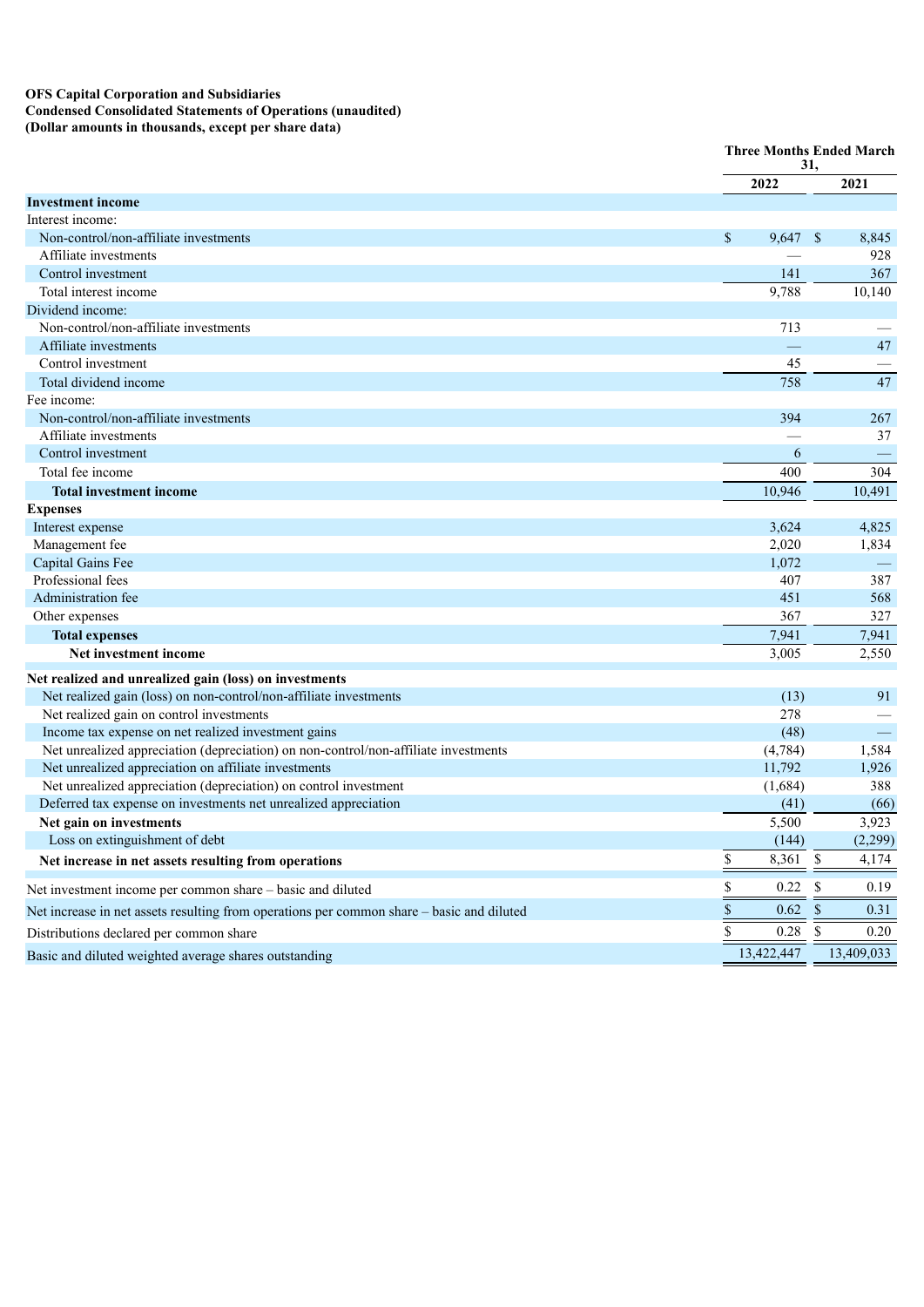#### **ABOUT OFS CAPITAL**

The Company is an externally managed, closed-end, non-diversified management investment company that has elected to be regulated as a business development company. The Company's investment objective is to provide stockholders with both current income and capital appreciation primarily through debt investments and, to a lesser extent, equity investments. The Company invests primarily in privately held middle-market companies in the United States, including lower-middle-market companies, targeting investments of \$3 million to \$20 million in companies with annual EBITDA between \$5 million and \$50 million. The Company offers flexible solutions through a variety of asset classes including senior secured loans, which includes first-lien, second-lien and unitranche loans, as well as subordinated loans and, to a lesser extent, warrants and other equity securities. The Company's investment activities are managed by OFS Capital Management, LLC, an investment adviser registered under the Investment Advisers Act of 1940<sup>5</sup>, as amended, and headquartered in Chicago, Illinois, with additional offices in New York and Los Angeles.

#### **FORWARD-LOOKING STATEMENTS**

Statements in this press release regarding management's future expectations, beliefs, intentions, goals, strategies, plans or prospects, including statements relating to: OFS Capital's results of operations, including net investment income, adjusted net investment income, net asset value and net investment gains and losses and the factors that may affect such results; management's belief that credit quality is solid and the Company's portfolio is well positioned for the future in a rising interest rate environment due to a high percentage of floating rate loans in the portfolio, when there can be no assurance that such a composition will lead to future success; and other factors may constitute forward-looking statements for purposes of the safe harbor protection under applicable securities laws. Forward-looking statements can be identified by terminology such as "anticipate," "believe," "could," "could increase the likelihood," "estimate," "expect," "intend," "is planned," "may," "should," "will," "will enable," "would be expected," "look forward," "may provide," "would" or similar terms, variations of such terms or the negative of those terms. Such forward-looking statements involve known and unknown risks, uncertainties and other factors including those risks, uncertainties and factors referred to in OFS Capital's Annual Report on Form 10-K for the year ended December 31, 2021 filed with the Securities and Exchange Commission under the section "Risk Factors," and in "Part II, Item 1A. Risk Factors" in our Quarterly Report on Form 10-Q for the quarter ended March 31, 2022, as well as other documents that may be filed by OFS Capital from time to time with the Securities and Exchange Commission. As a result of such risks, uncertainties and factors, actual results may differ materially from any future results, performance or achievements discussed in or implied by the forward-looking statements contained herein. OFS Capital is providing the information in this press release as of this date and assumes no obligations to update the information included in this press release or revise any forward-looking statements, whether as a result of new information, future events or otherwise.

## INVESTOR RELATIONS CONTACT:

Steve Altebrando 646-652-8473 saltebrando@ofsmanagement.com

5 Registration does not imply a certain level of skill or training